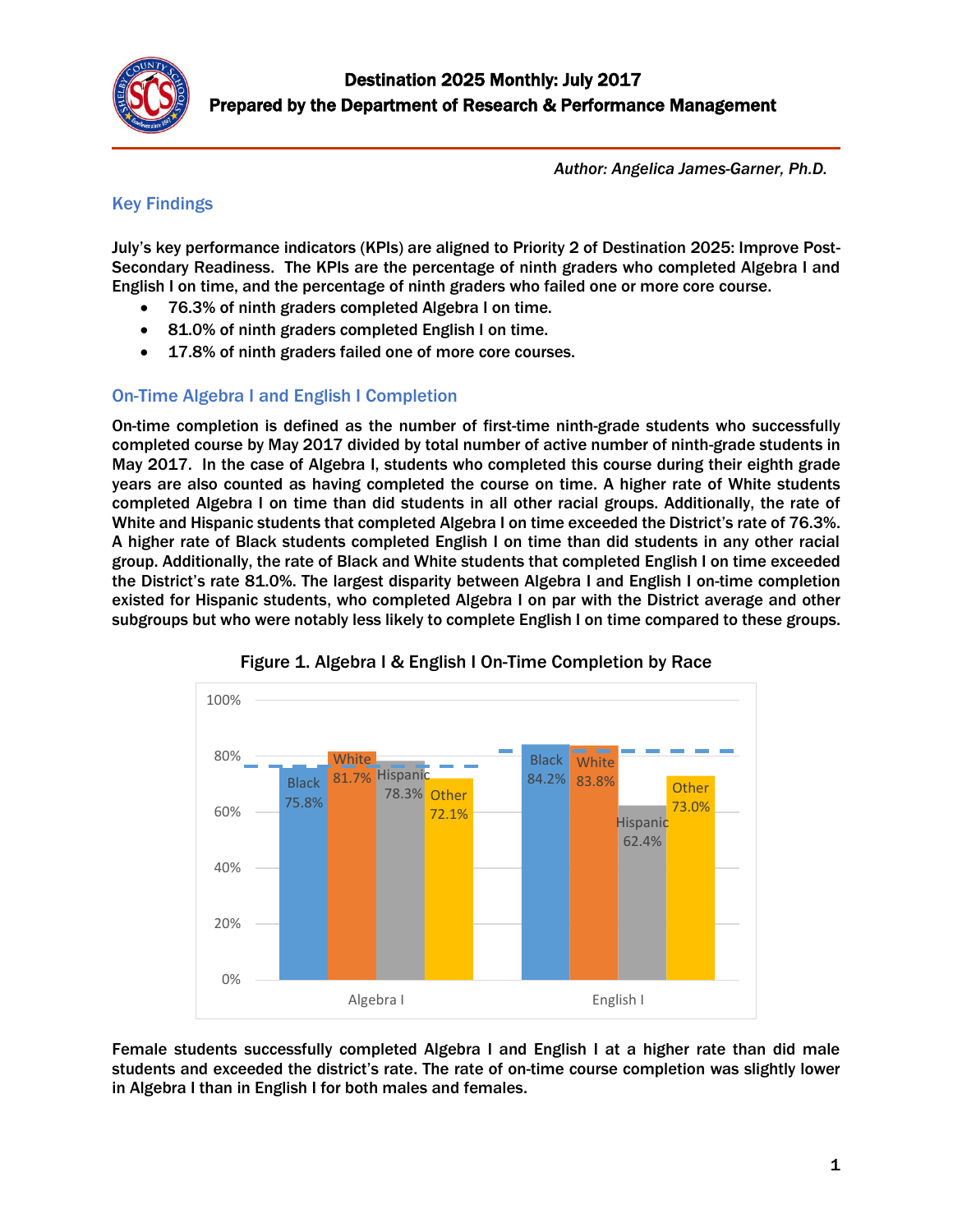Figure 2. Algebra I & English I On-Time Completion by Gender



Economically disadvantaged (ED) students achieved similar on-time course completion rates to the District average in both subjects. However, all other subgroups featured in Figure 3 had lower-thanaverage completion rates. Note that this KPI reflects completion rates for all ninth-grade students in each subgroup including those who may not have enrolled in Algebra I or English I in 2016-17. A disproportionate rate of Limited English proficiency (LEP) students did not complete the course on time. The rate of on-time course completion was lower in Algebra I than in English I for ED students, students with disabilities (SWDs), and overage for grade (OAG) students. The largest disparity in ontime course completion between Algebra I and English I existed for LEP students.



Figure 3. Algebra I & English I On-Time Completion by Demographic Group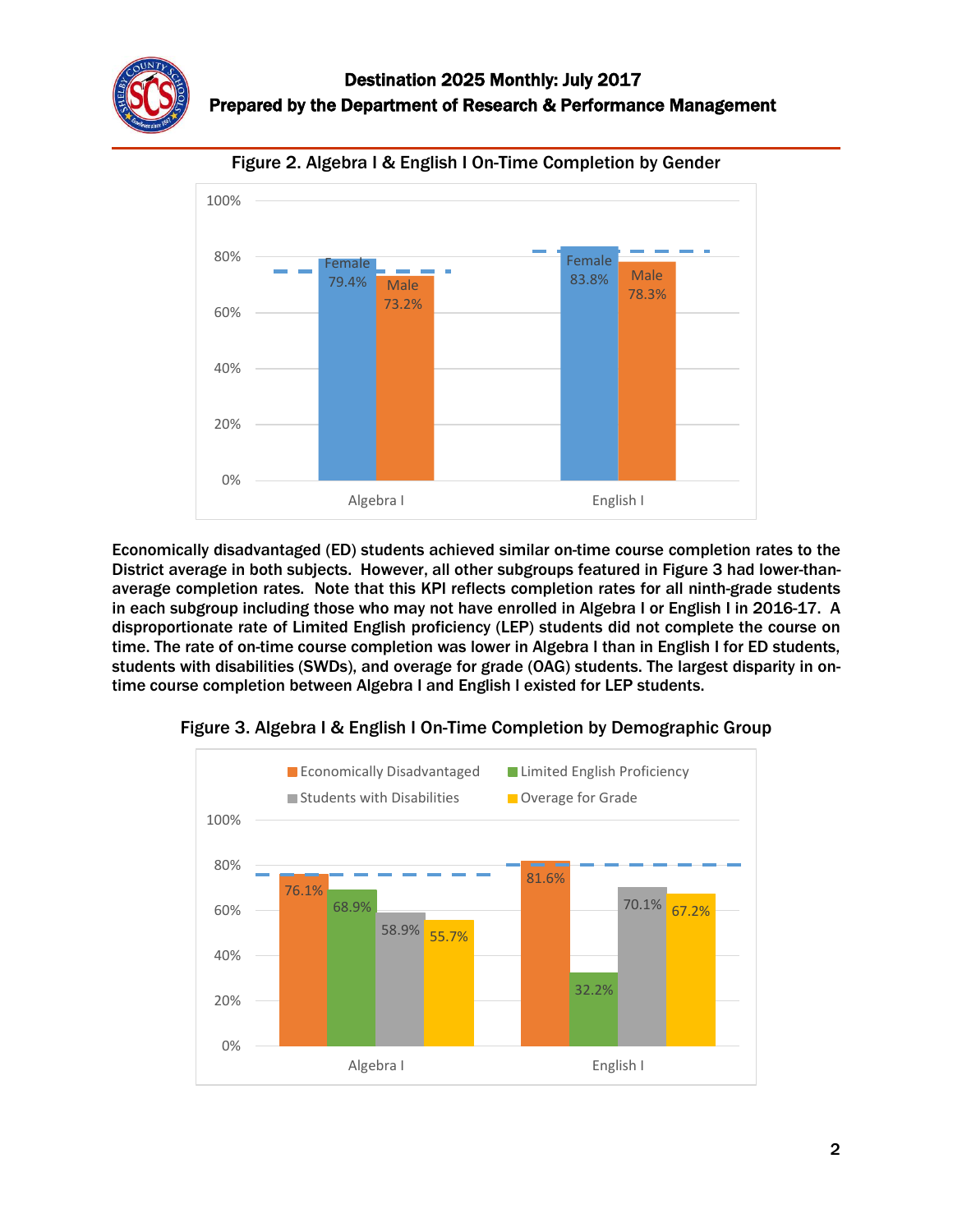

l

Core Course Failures

The core course<sup>1</sup> failure rate is defined as the number of ninth-who failed at least one core course in 2016-17 divided by the number of ninth-grade students who took the course in 2016-17. The rate of core course failures among Black students was higher than any other racial group and exceeded the District rate of 17.8%. White students had the lowest rate of core course failures. Disparities in rates of core course failures exist based on gender as well. A substantially higher rate of male students failed one or more core course compared to female students.





The rate of ED students, SWDs, LEP and OAG students failing a core course exceeded the District's rate. OAG students failed one or more core courses at a disproportionately higher rate than any other demographic.



Figure 5. Core Course Failure by Demographics

<sup>&</sup>lt;sup>1</sup> Ninth grade core courses are as follows: English = English 1; Math = Algebra I, Algebra II or Geometry I; Science = Biology I; Social Studies = US Government, US History/Geography, World History/Geography.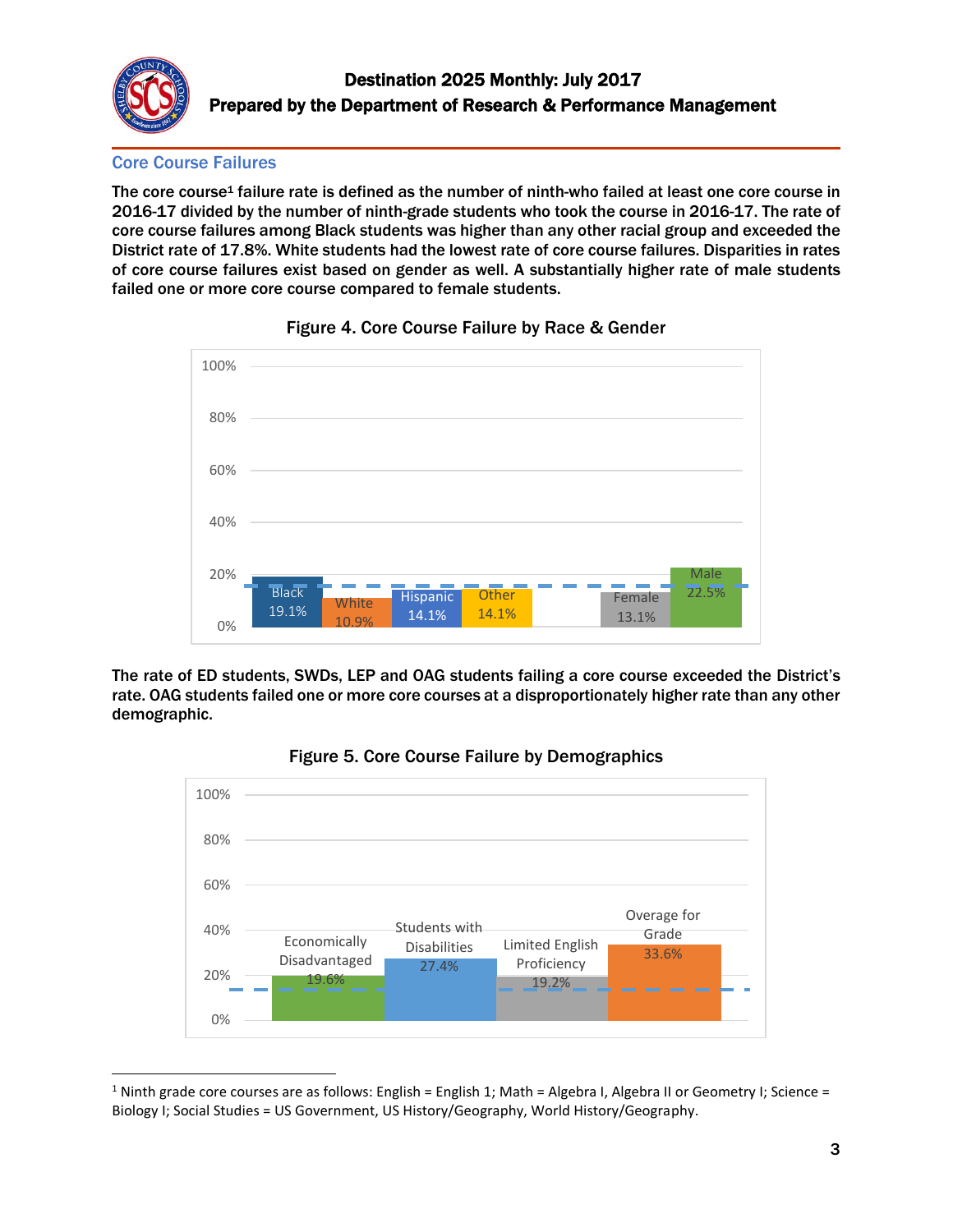

Across the District, students had the highest rate of course failures in mathematics and the lowest rate in Science. The rate of course failures was highest in every subject for Black students than for students in every other racial group. The largest gaps between Black students and White and Hispanic students were in English and Social Studies core courses.



Figure 6. Core Course Failure by Subject & Race

Male students had the highest rate of core course failures in every subject and exceeded the District's rate. The largest gender disparity existed in Math.



Figure 7. Core Course Failure by Subject & Gender